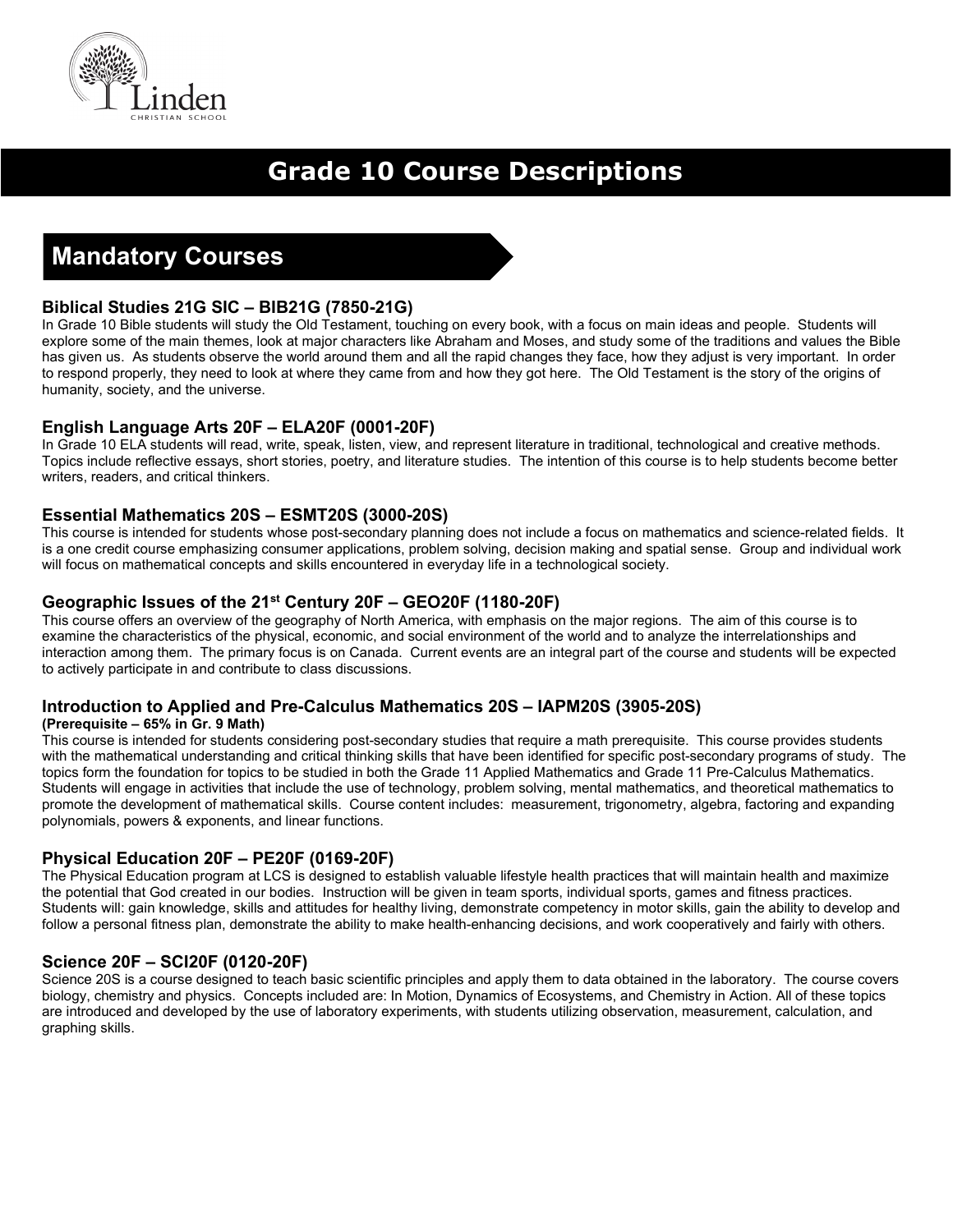

# **Electives**

### **American History 20G – AHIS20G (0481-20G)**

The primary intent of the American History course is to create a greater understanding of significant historical events that shaped the United States. It is intended to be a survey course with a focus and emphasis on American historical developments that have influenced the world, especially Canada. Students will examine such major events as colonization, the American Revolution, the Constitution, territorial expansion, the Civil War and reconstruction, political-economic-social-cultural developments and foreign policy. A further intent is to identify the personalities who, in a significant way, shaped American history and to examine their contributions.

## **Art 20S – ART20S (0274-20S)**

Students will explore a variety of art media. Each unit will be comprised of technique, theory, history and final projects. Students are encouraged to create an inviting atmosphere that is both positive and accepting of differing abilities and talents. Topics covered include Portrait Drawing, Composition and Illustrations, and Watercolor Landscapes.

### **Band 20S – MS2A20S (0260-20S)**

#### **(Prerequisite Band 10S or audition)**

This class will provide the structure for students to further develop their instrumental skills that were established in Band 10S. These skills include increased competence on a specific instrument, a working knowledge of music theory, a greater understanding of and increased ability to perform in a large ensemble, and the discipline to model Christ-like professionalism by taking personal responsibility for the ensemble.

### **Choral Music 20S – MS1A20S (0258-20S)**

#### **(Prerequisite Choral Music 10S or audition)**

Students will continue to explore individual skills and focus on ensemble performance skills. They will continue to develop vocal technique, listening/aural skills, music reading skills, musical independence, expressive and communicative skills, and adaptability as a performer, as well as study, preparation, performance skills and an understanding of historical contexts. Students will also be encouraged to develop an enthusiasm and appreciation of choral expressive art.

### **Computer Science 20S – COSC20S (0280-20S)**

#### **(online via Informnet)**

**If students are interested taking in Computer Science 20S there will be an initial registration fee of \$150.00. Once students have successfully completed the course the registration fee will be reimbursed.** 

Computer Science introduces students to the basics of computer programming and teaches students to solve problems using a combination of logic and creativity. Students are also provided with a firm foundation for further studies in computer science. Students will utilize skills like problem-solving, math and logic skills, and creativity. **You will need Computer Science 20S to continue in Computer Science 30S/40S.**

### **Digital Filmmaking 25S (½ credit) – DFMK25S (0230-25S)**

The purpose of Digital Filmmaking is to provide students with the skills and knowledge to tell stories by combining sound, still images, moving images, text, and graphics into a video product. Students will plan, develop, and produce video projects.

### **Drama 20S – DR1A20S (0239-20S)**

The overall focus of this course will involve a practical introduction to the nature of creative dramatics and the objective will be the development of the student's dramatic resources through a personal exploration of the nature of dramatic activity. The course will include improvisation, role playing, movement, speech, voice activities, writing scripts, and personal response to scripted materials. This course may also involve multiple mandatory field trip opportunities.

### **Entrepreneur 20S – ENTR20S (0319-20S)**

Entrepreneurship focuses on developing the foundational skills and ideas needed to plan and develop a business. This course is relevant to high school students since many are already involved in their communities, and are starting to recognize various needs and opportunities in their areas. Students begin by evaluating innovation, inventions, and innovative ideas. They learn the process of planning, marketing, and implementing a venture. This course is designed for students interested in business principles related to the ownership and management of a business.